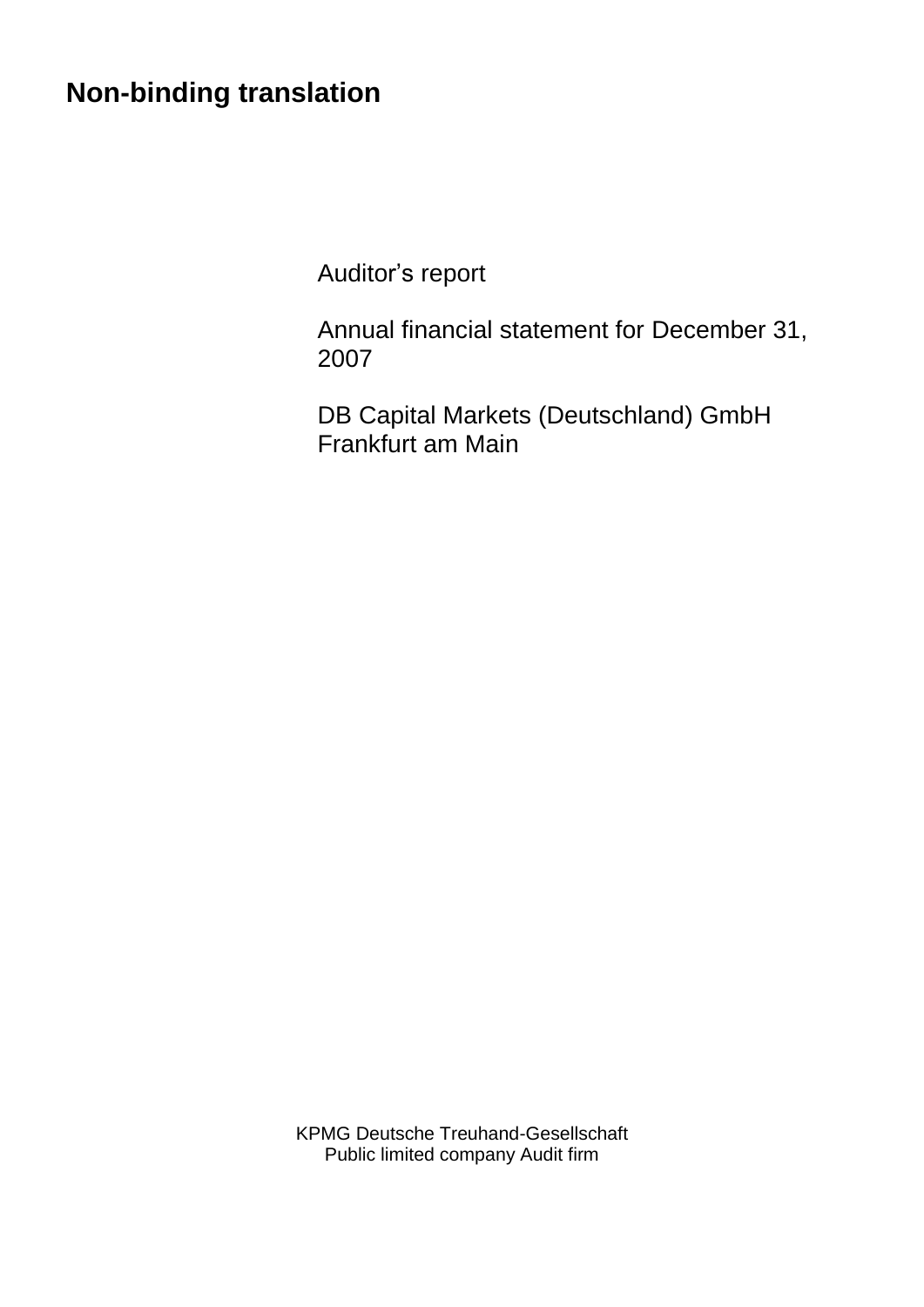### DB Capital Markets (Deutschland) GmbH Frankfurt am Main



## Balance sheet for December 31, 2007

| <b>Assets</b>                                                                                                                                                                                                                    |                  |                      |
|----------------------------------------------------------------------------------------------------------------------------------------------------------------------------------------------------------------------------------|------------------|----------------------|
|                                                                                                                                                                                                                                  | 12.31.2007       | Previous Year        |
|                                                                                                                                                                                                                                  | <b>EUR</b>       | <b>EUR</b>           |
| A. Fixed Assets                                                                                                                                                                                                                  |                  |                      |
| I. Financial assets                                                                                                                                                                                                              |                  |                      |
| Shares in affiliated companies<br>1.                                                                                                                                                                                             | 1,389,873,225.77 | 2,018,086,000.00     |
| Holdings<br>2.                                                                                                                                                                                                                   | 25,803,921.57    | 0.00                 |
|                                                                                                                                                                                                                                  | 1,415,677,147.34 | 2,018,086,000.00     |
| <b>B. Current Assets</b>                                                                                                                                                                                                         |                  |                      |
| I. Accounts receivable and other assets                                                                                                                                                                                          |                  |                      |
| Receivables from affiliated companies<br>1.<br>- thereof due to the shareholder<br>49,861,665.00 (previous year: 7,162.02 EUR)                                                                                                   | 605,111,824.86   | 1, 520, 382, 761. 91 |
| III. Credit with lending institutions<br>- thereof with the shareholder<br>525,789,134.98 EUR<br>(previous year: 1,084,985.56 EUR)<br>- thereof with affiliated companies<br>525,789,134.98<br>(previous year: 1,084,985.56 EUR) | 525,789,134.98   | 1,084,985.56         |
|                                                                                                                                                                                                                                  | 1,130,900,959.84 | 1,521,467,747.47     |
|                                                                                                                                                                                                                                  | 2,546,578,107.18 | 3,539,553,747.47     |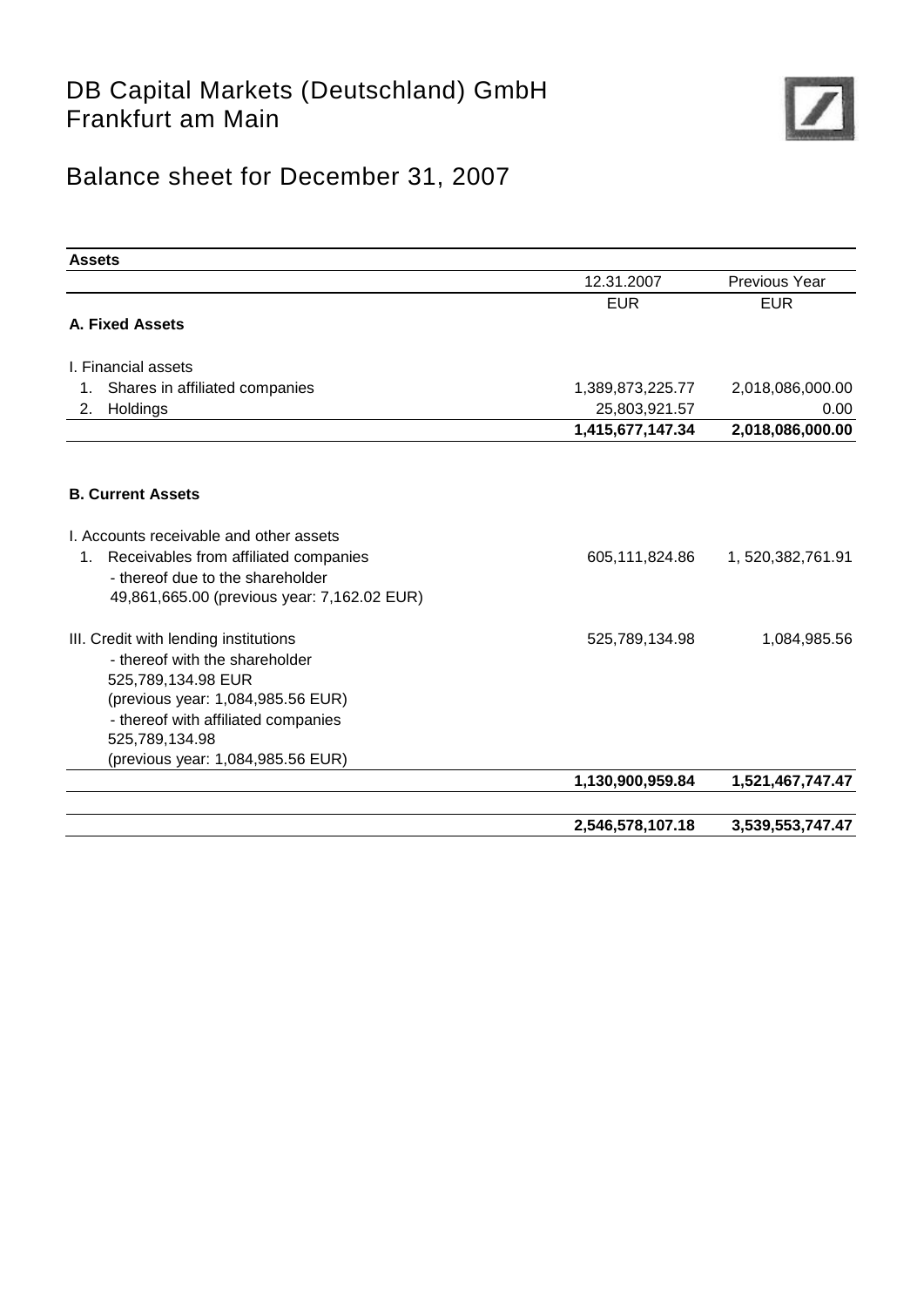### DB Capital Markets (Deutschland) GmbH Frankfurt am Main



## Balance sheet for December 31, 2007

|                                                                                                                                                                                                                                                                                                      |                  | <b>Liabilities</b> |
|------------------------------------------------------------------------------------------------------------------------------------------------------------------------------------------------------------------------------------------------------------------------------------------------------|------------------|--------------------|
|                                                                                                                                                                                                                                                                                                      | 12.31.2007       | Previous Year      |
|                                                                                                                                                                                                                                                                                                      | <b>EUR</b>       | <b>EUR</b>         |
| A. Equity capital                                                                                                                                                                                                                                                                                    |                  |                    |
| 1. Subscribed capital                                                                                                                                                                                                                                                                                | 25,564.59        | 25,564.59          |
| II. Capital reserves                                                                                                                                                                                                                                                                                 | 2,019,573,500.00 | 2,019,053,500.00   |
|                                                                                                                                                                                                                                                                                                      | 2,019,599,064.59 | 2,019,079,064.59   |
| <b>B. Provisions</b>                                                                                                                                                                                                                                                                                 |                  |                    |
| 1. other provisions                                                                                                                                                                                                                                                                                  | 2,929,903.70     | 24,000.00          |
|                                                                                                                                                                                                                                                                                                      | 2,929,903.70     | 24,000.00          |
| <b>C. Liabilities</b>                                                                                                                                                                                                                                                                                |                  |                    |
| 1. Liabilities relating to affiliated companies<br>- thereof due to the shareholder<br>489,464,635.58 EUR (previous year:<br>1,520,449,094.05 EUR)<br>- thereof from deliveries and services<br>2,975.00 (previous year: 3,750.00 EUR)<br>- with a residual maturity from that of up to one<br>year: | 524,049,138.89   | 1,520,450,682.88   |
| 524,049,138.89 EUR (previous year:<br>1,520,450,682.88 EUR)                                                                                                                                                                                                                                          |                  |                    |
|                                                                                                                                                                                                                                                                                                      | 524,049,138.89   | 1,520,450,682.88   |
|                                                                                                                                                                                                                                                                                                      | 2,546,578,107.18 | 3,539,553,747.47   |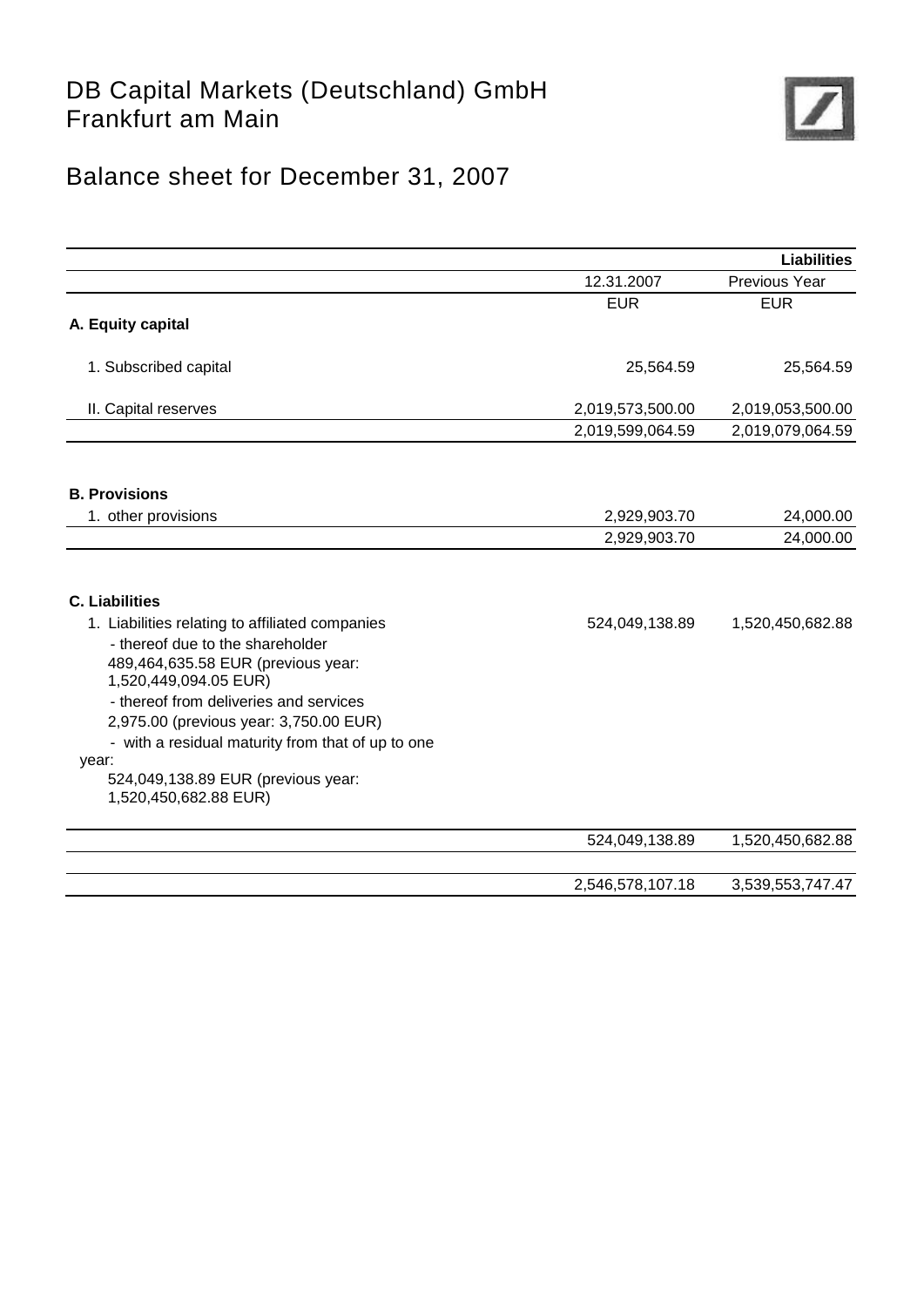## DB Capital Markets (Deutschland) GmbH Frankfurt am Main



## Income statement for period from January 1 to December 31, 2007

|    |                                                            | 2007           | 2006        |
|----|------------------------------------------------------------|----------------|-------------|
|    |                                                            | <b>EUR</b>     | <b>TEUR</b> |
|    |                                                            |                |             |
| 1. | Other operating income                                     | 91,076.88      |             |
| 2. | Other operating expenditures                               | 812,585.25     | 58          |
| 3. | Earnings from profit-transfer agreements                   | 436,237,551.45 | 1,520,375   |
| 4. | Earnings from Holdings                                     | 24,794,715.16  | 0           |
| 5. | Other interest and similar revenues                        | 63,741,211.19  | 128         |
|    | - of that from affiliated companies                        |                |             |
|    | 63,741,147.29 EUR (in the previous year 127,610.99<br>EUR) |                |             |
| 6. | Interest and similar expenditures                          | 6,680.75       | $\Omega$    |
|    | - thereof to affiliated companies                          |                |             |
|    | 1,425.50 EUR (in the previous year 0.00 EUR)               |                |             |
| 7. | Expenditure from assumptions of losses                     | 34,583,628.10  | 1           |
| 8. | <b>Results of ordinary business activities</b>             | 489,461,660.58 | 1,520,445   |
| 9. | Profits transferred based on profit-transfer agreements    | 489,461,660.58 | 1,520,445   |
|    | 10. Annual net income                                      | 0.00           | 0           |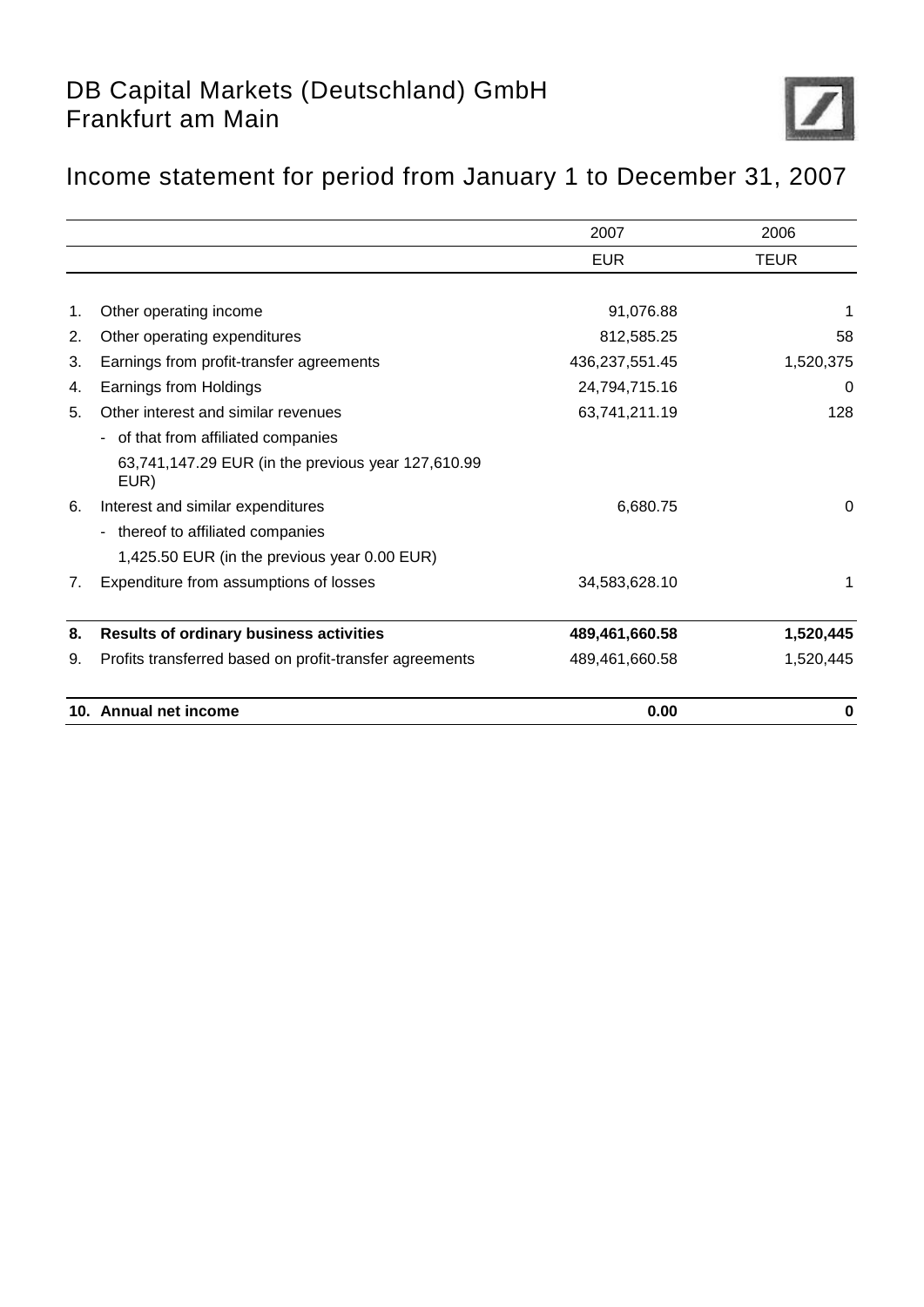## **DB Capital Markets (Deutschland) GmbH**

### **Frankfurt am Main**

### **APPENDIX**

### **to the Annual Financial Statement for December 31, 2007**

#### **1. Balance sheet and evaluation methods**

The year-end results for fiscal year 2007 were structured according to the specifications of the HGB [German Commercial Code] and the GmbH law. The total expenditure format is applied to the income statement.

DB Capital Markets (Deutschland) GmbH, Frankfurt am Main, is, according to § 267 Para. 1 HGB, a small company. Reliefs based on size, according to § 288 HGB, have been applied.

Financial assets are valuated at purchase costs. Depreciations to the lower fair value according to § 253 Para. 2 Sentence 3 of the HGB [German Commercial Code] were not required. The current assets are carried in the balance sheet at face value. Depreciations to the lower fair value according to § 253 Para. 3 of the HGB [German Commercial Code] were not required.

The liabilities are estimated based on the repayment amounts. For contingent liabilities, reserves were created in the amount of the prospective claim.

#### **2. Notes to the balance sheet**

All accounts receivables have a residual term of up to one year.

Guarantee agreements: As direct parent company of the norisbank GmbH, Frankfurt am Main, DB Capital Markets (Deutschland) GmbH has committed to the Bundesverband deutscher Banken e.V. [Federal Association of German Banks e.V.] that it will indemnify the Association for all losses that accrue to the Association by means of its deposit guaranty fund in favor of the norisbank GmbH.

DB Financial Services Holding GmbH, Frankfurt am Main, was, retroactive to 1.1.2007, merged with DB Capital Markets (Germany) GmbH.

#### **3. Notes on the income statement**

The earnings from profit and loss transfer agreements contain the transfer of profits of the affiliated company CITAN Beteiligungsgesellschaft mbH [associated company], Frankfurt am Main, in the amount of 3,825 TEUR; of HR Solutions, Frankfurt am Main GmbH, in the amount of 2,183 TEUR; of the Matura Asset Management Company GmbH, Frankfurt am Main, in the amount of 255 TEUR; of the DWS Holding & Service GmbH, Frankfurt am Main, in the amount of 384,078 TEUR; of the Deutsche Asset Management International GmbH, Frankfurt am Main, in the amount of 42,674 TEUR; of the DB Kredit Service GmbH, Berlin, in the amount of 2,479 TEUR; of Konsul Inkasso GmbH, Essen, in the amount of 742 TEUR; and the transfer of losses of the norisbank GmbH, Frankfurt a.M., in the amount of 34,584 TEUR.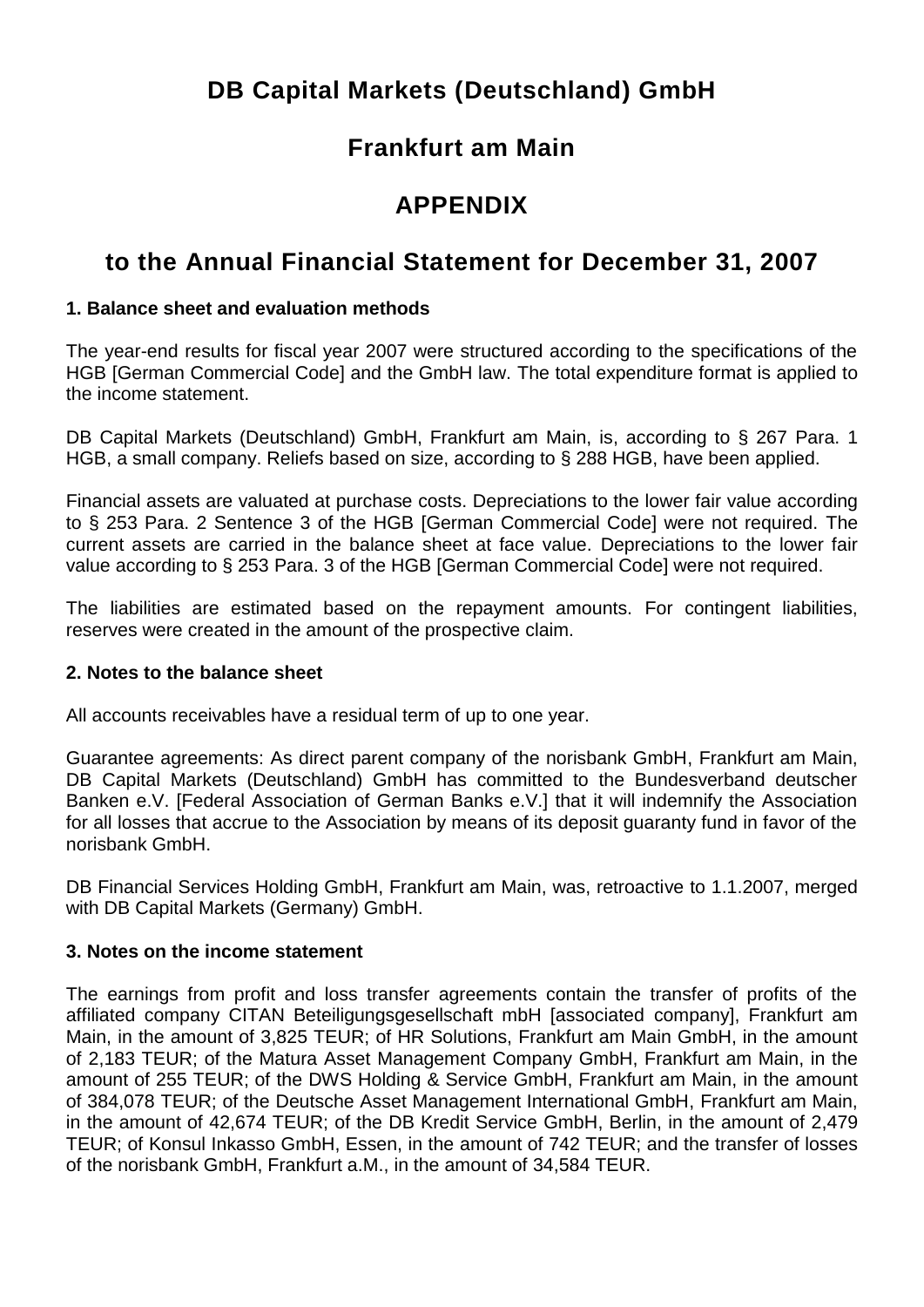The reported income from normal business activities, in the amount of 489,462 TEUR is transferred to the sole shareholder Deutsche Bank AG, Frankfurt am Main, in the context of the existing profit and loss transfer agreement.

#### **4. Other Information**

#### Board of Managers

Henning Heuerding, Bank Official Deutsche Bank AG, Frankfurt am Main Stefan Larcher, Bank Official Deutsche Bank AG, Frankfurt am Main - until April 2008 Dr. Marc Siemes. Bank Official Deutsche Bank AG, Frankfurt am Main Dr. Daniel Zapf, Bank Official Deutsche Bank AG, Frankfurt am Main - starting April 2008

No fees were paid to members of the business management. Neither the managing directors nor the shareholder were granted loans in the fiscal year.

No personnel were employed in the fiscal year.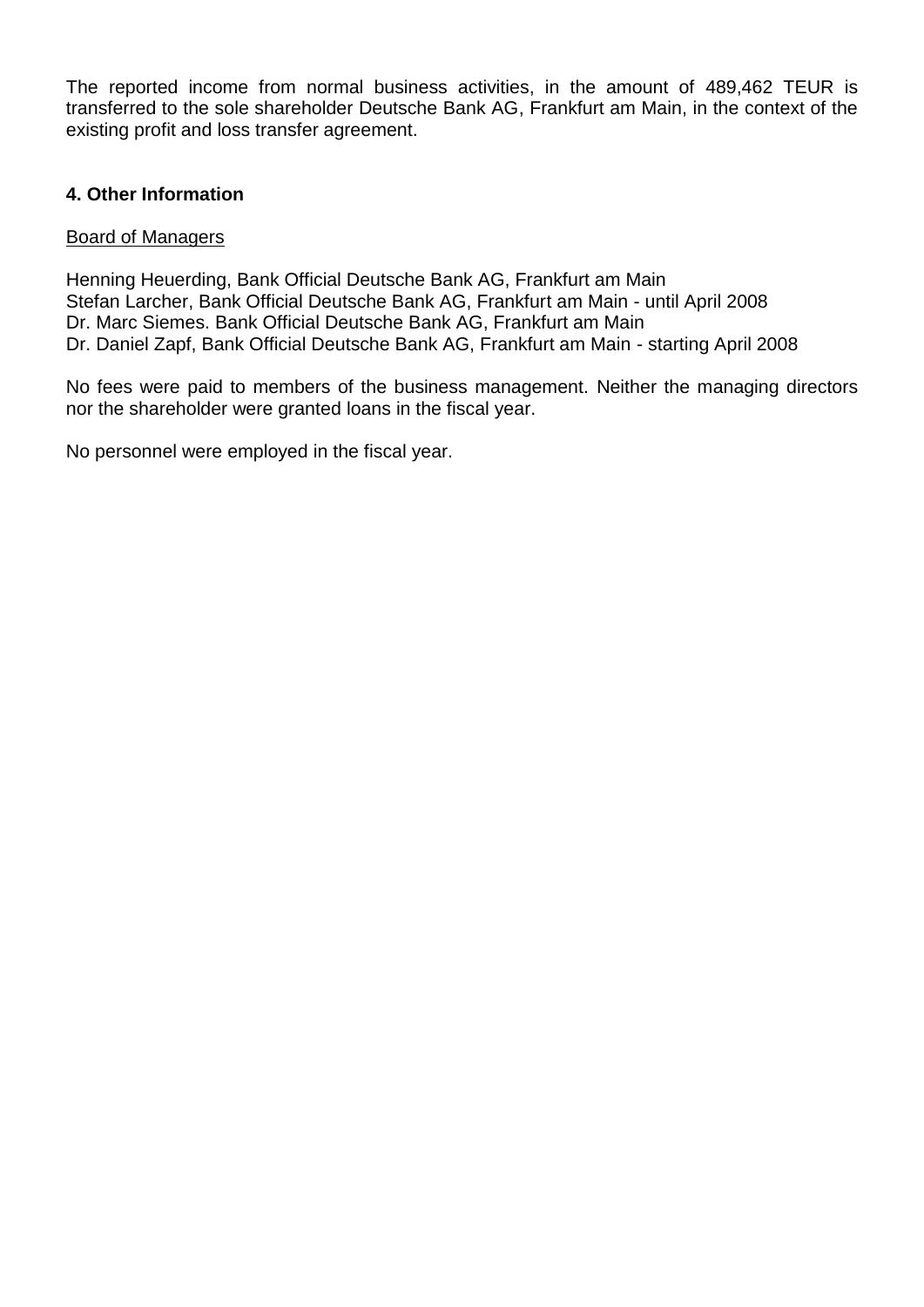As of 12.31.2007, the company has at least a fifth of the shares in the following companies (§ 285 No. 11 HGB):

| Organization                                                                                  | Capital<br>interest | Equity capital<br>12.31.2007<br>(EUR) | Result<br>2007<br>(EUR) |
|-----------------------------------------------------------------------------------------------|---------------------|---------------------------------------|-------------------------|
| Deutsche Bank Bauspar-Aktiengeseilschaft. Frankfurt a.M.                                      | 90%                 | 225,000,568.98                        | 14,209,972.83           |
| DB Consult Gesellschaft mbH, Frankfurt a.M.                                                   | 100%                | 506,699.77                            | 9,843,166.10            |
| CETO Beteiligungs Aktiengesellschaft, Frankfurt a.M (1)                                       | 100%                | 50,000.00                             | 190.66                  |
| CITAN Beteiligungsgesellschaft mbH, Frankfurt a.M. (2)                                        | 100%                | 156,575,000.00                        | 3,825,139.93            |
| DB HR Solutions GmbH. Frankfurt a.M. (2)                                                      | 100%                | 25,000.00                             | 2,183,337.89            |
| Matura Vermögensverwaltung GmbH, Frankfurt a.M. (2)                                           | 100%                | 1,013,944.77                          | 254,510.24              |
| DWS Holding & Service GmbH, Frankfurt a.M. (2)                                                | 100%                | 433,888,253.90                        | 384,078,256.64          |
| Deutsche Asset Management International GmbH, Frankfurt a.M. (2)                              | 100%                | 522,807,097.18                        | 42,674,094.51           |
| DB Kredit Service GmbH, Berlin (1)                                                            | 100%                | 47,674,653.04                         | 2,478,878.43            |
| Konsul Inkasso GmbH, Essen (1)                                                                | 100%                | 200,664.67                            | 741,837.03              |
| FETUM Beteiligungs Aktiengesellschaft, Frankfurt a.M. (1)                                     | 100%                | 50,000.00                             | 326.96                  |
| norisbank GmbH, Berlin (1)                                                                    | 100%                | 433,888,253.9                         | $-34,533,628.10$        |
| FAUTEON Bet. GmbH, Frankfurt a.M. (2)                                                         | 100%                | 25,000.00                             | 594.76                  |
| FASTIL Bet GmbH, Frankfurt a.M. (2)                                                           | 100%                | 25,000.00                             | 384.40                  |
| Fincasa Hipotecaria, S.A. de C.v*. Sociedad Financiera de Objeto<br>Limitado, Mexico City (3) | 49%                 | 38,512,659.27                         | 6,485,223.21            |

- (1) Profit before profit-and-loss transfer. There is a control/subordination and profit-and-loss transfer agreement with DS Capital Markets (Germany) GmbH.
- (2) Profit before profit-and-loss transfer. There is a profit-and-loss transfer agreement with DB Capital Markets (Germany) GmbH.
- (3) The conversion of the equity capital and the 2007 operating result (last available numbers) was done at the market price on the reporting date ( $1 \in 16.03291$  MXN)

Deutsche Bank AG, Frankfurt am Main, is the sole shareholder of DB Capital Markets (Deutschland) GmbH, Frankfurt am Main. Since January 1, 1992, there has been an integrated inter-company relationship to Deutsche Bank AG, in the context of which DB Capital Markets (Deutschland) GmbH is financially, economically and organizationally integrated into Deutsche Bank AG. To supplement this agreement, the participants included into a profit-and-loss transfer agreement.

According to § 291 HGB, a consolidated financial statement will not be prepared by DB Capital Markets (Germany) GmbH, since DB Capital Markets (Deutschland) GmbH and the participations it holds in affiliated companies will be entered in the consolidated financial statement of Deutsche Bank AG.

Deutsche Bank AG (Commercial Register of the District Court Frankfurt am Main, HRB 30000) has prepared on 12.31.2007 an exempting consolidated financial statement according to the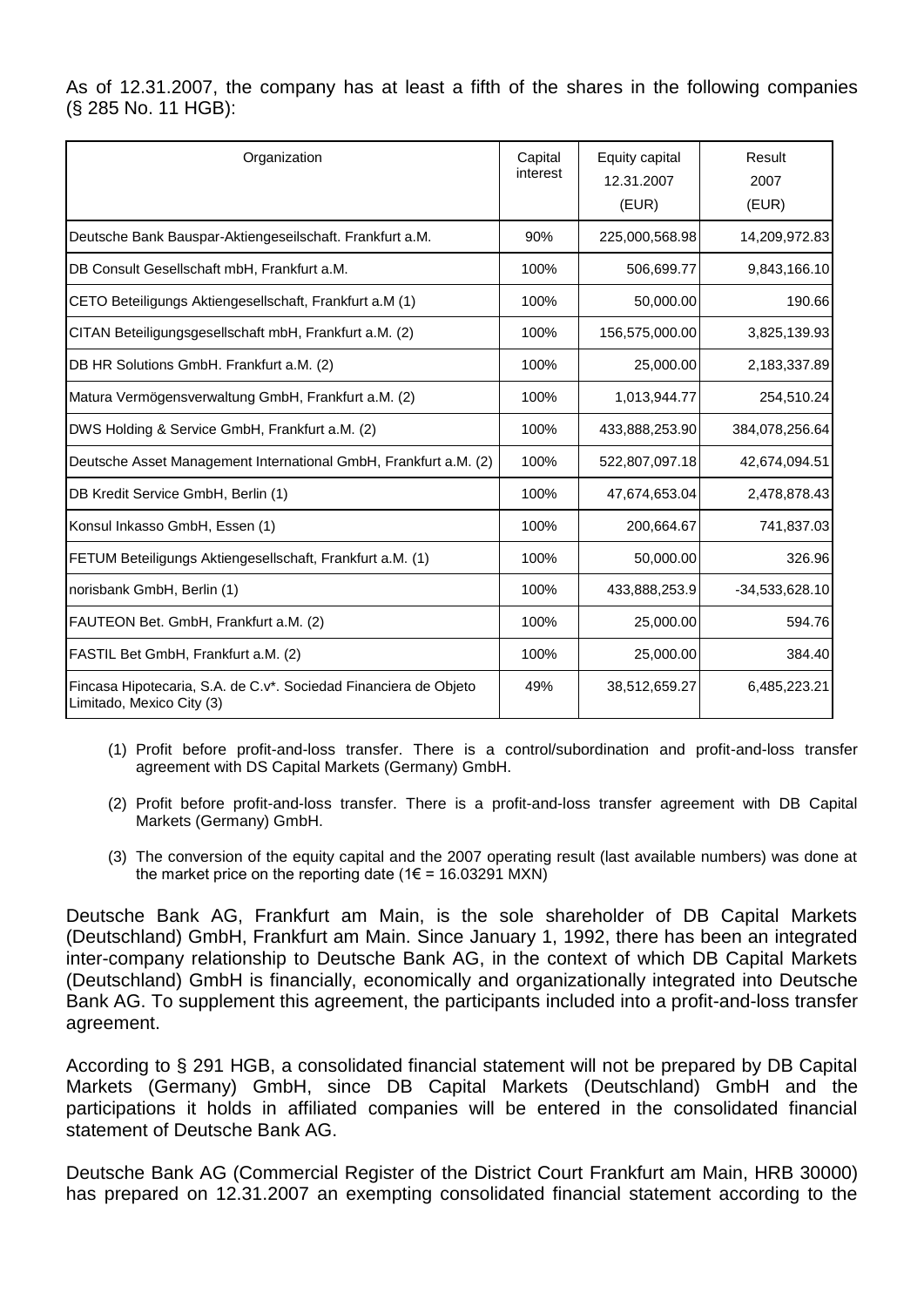International Financial Reporting Standards (IFRS). The consolidated financial statement will be published in the electronic Bundesanzeiger (Federal Gazette).

> Frankfurt am Main, 8.15..2008 Board of Managers

(Henning Heuerding) (Dr. Marc Siemes) (Dr. Daniel Zapf)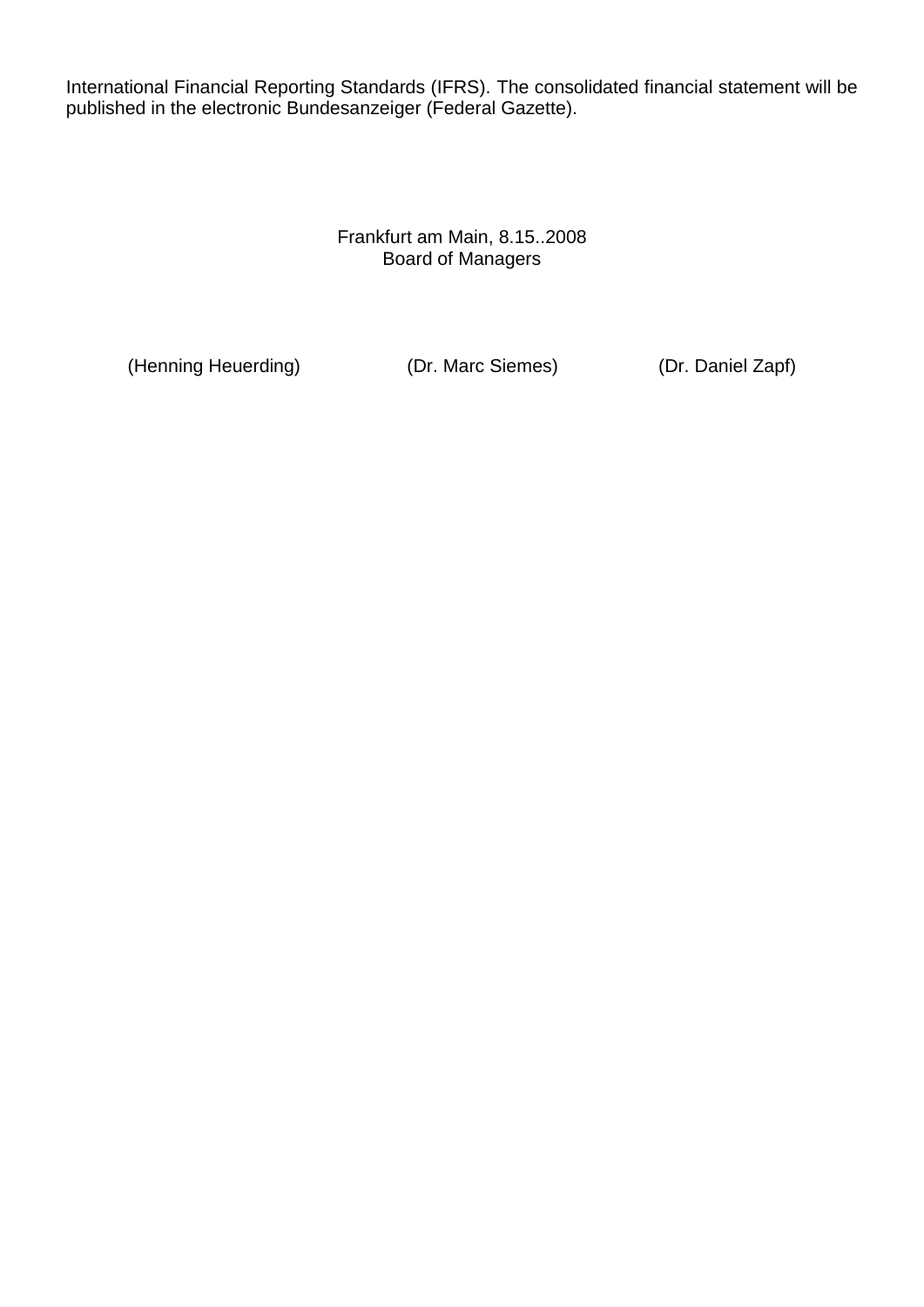#### Auditor's report

To DB Capital Markets (Deutschland) GmbH, Frankfurt am Main

We have audited the annual financial statements, comprising the balance sheet, the profit and loss accounts as well as the appendix – together with the bookkeeping system of DB Capital Markets (Deutschland) GmbH, Frankfurt am Main, for the financial year from January 1 through December 31, 2007. The accounting and compilation of the annual financial statement per German commercial regulations is the responsibility of the company's board of management. It is our job to express an opinion on the annual financial statements, together with the bookkeeping system based on our audit that we conducted.

We have conducted our year-end audit per §317 HGB [German Commercial Code] with observance to the German guidelines for a regular audit as determined by the Institut der Wirtschaftsprüfer (IDW) [German Institute of Auditors]. The audit is to be planned and carried out accordingly, so that incorrectness and violations will be identified with sufficient certainty in the year-end report publication, observing the Principles of Sound Accounting to effectively influence the picture presented of the company's assets, finances and earnings situation. With the determination of audit actions, the knowledge of the business activity and the economic and legal environment of the company as well as the expectations of possible errors are considered. Within the framework of the audit the effectiveness of the accounting system is evaluated based on an internal control system as well as documentation for the details in accounting and yearend results realized based on spot checks. The audit includes evaluation of the applied accounting methods, evaluation of the basic assessments of the board of management, as well as appraisal of the overall picture presented by the year-end report. We believe that our audit provides a reasonable basis for our opinion.

Our audit has led to no discrepancies.